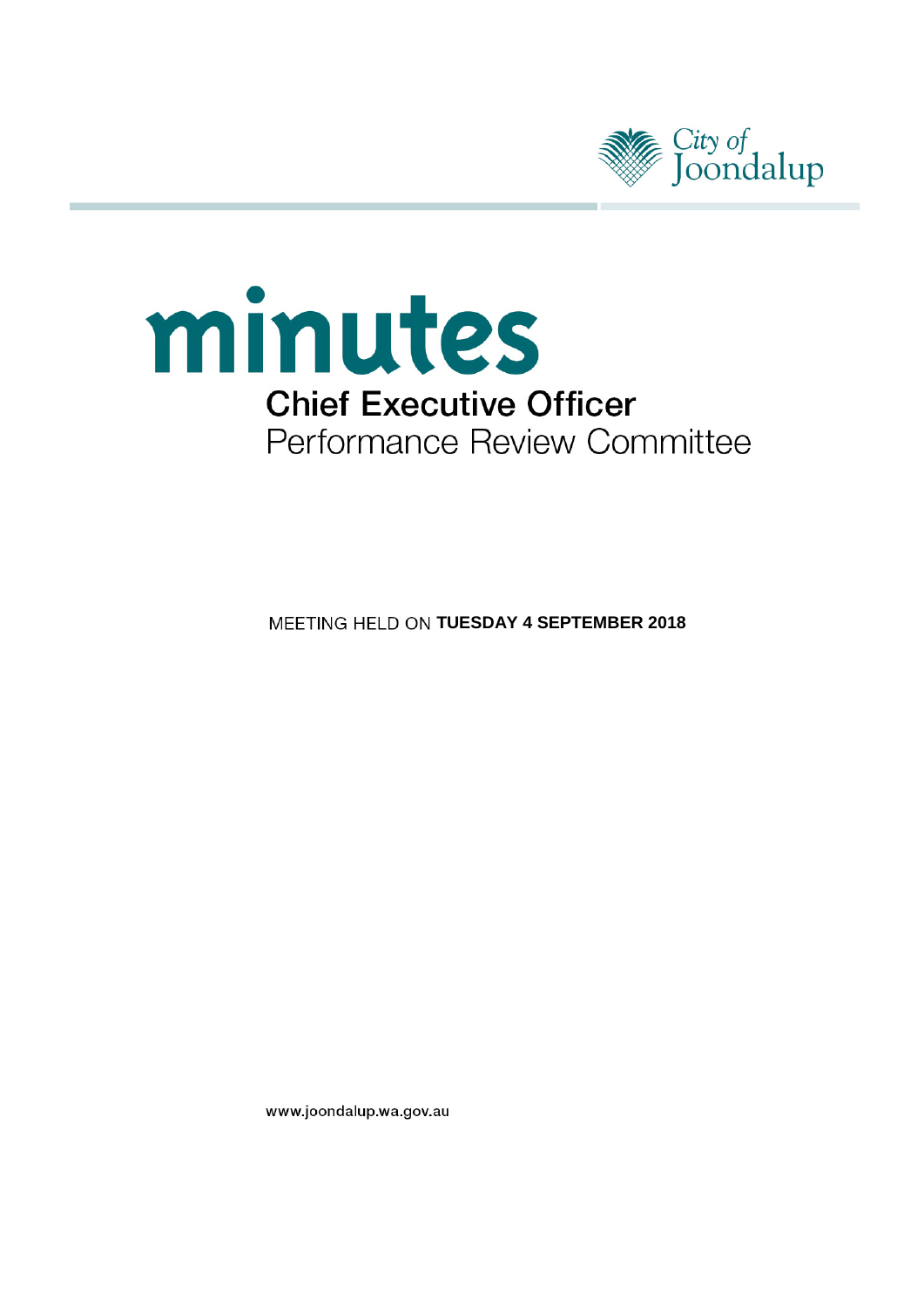# **TABLE OF CONTENTS**

| Item No.       | <b>Title</b>                                                                         | Page No. |
|----------------|--------------------------------------------------------------------------------------|----------|
|                | <b>Declaration of Opening</b>                                                        | 3        |
|                | <b>Declarations of Interest</b>                                                      | 4        |
|                | <b>Apologies/Leave of Absence</b>                                                    | 4        |
|                | <b>Confirmation of Minutes</b>                                                       | 5        |
|                | Announcements by the Presiding Member without discussion                             | 5        |
|                | Identification of matters for which the meeting may be closed to<br>the public       | 5        |
|                | <b>Petitions and Deputations</b>                                                     | 5        |
|                | <b>Reports</b>                                                                       | 6        |
| 1              | Confidential – Chief Executive Officer Concluded Annual Performance<br><b>Review</b> | 6        |
| $\overline{2}$ | Confidential - Annual Salary Review - Chief Executive Officer                        | 8        |
|                | <b>Urgent Business</b>                                                               | 10       |
|                | Motions of which previous notice has been given                                      | 10       |
|                | <b>Requests for Reports for future consideration</b>                                 | 10       |
|                | <b>Closure</b>                                                                       | 10       |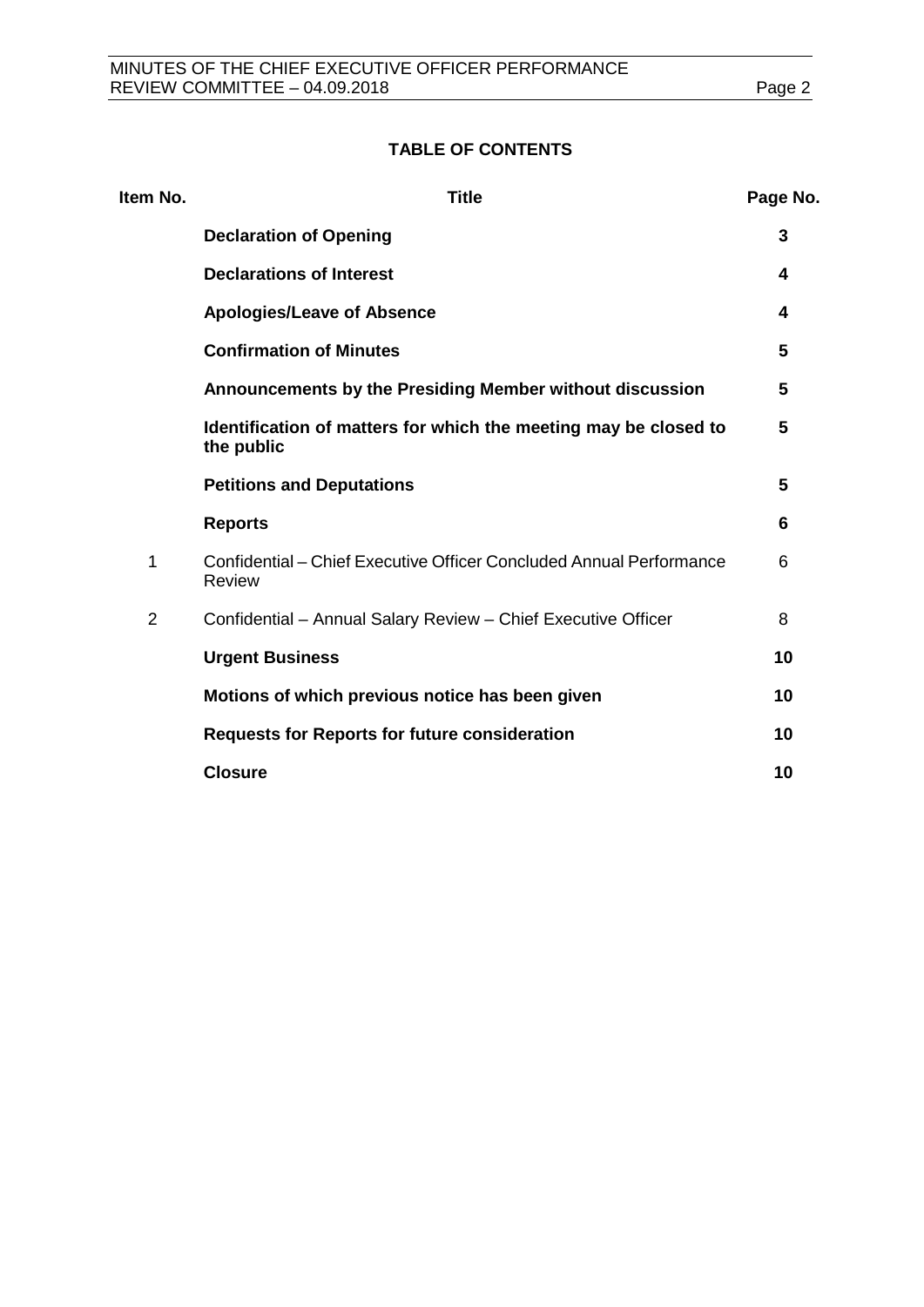# **CITY OF JOONDALUP**

#### **MINUTES OF THE CHIEF EXECUTIVE OFFICER PERFORMANCE REVIEW COMMITTEE MEETING HELD IN CONFERENCE ROOM 2, JOONDALUP CIVIC CENTRE, BOAS AVENUE, JOONDALUP ON TUESDAY 4 SEPTEMBER 2018.**

# **ATTENDANCE**

#### **Committee Members**

| <b>Presiding Member</b>        |                   |
|--------------------------------|-------------------|
|                                | Arrived at 5.51pm |
| <b>Deputy Presiding Member</b> |                   |
|                                | Arrived at 5.46pm |
|                                |                   |
|                                |                   |
|                                |                   |
|                                |                   |

## **Observers**

Cr Russell Poliwka

#### **Officers**

Mr Mike Tidy<br>
Mr Brad Sillence<br>
Manager Governance<br>
Manager Governance Manager Governance

## <span id="page-2-0"></span>**DECLARATION OF OPENING**

The Presiding Member declared the meeting open at 5.45pm.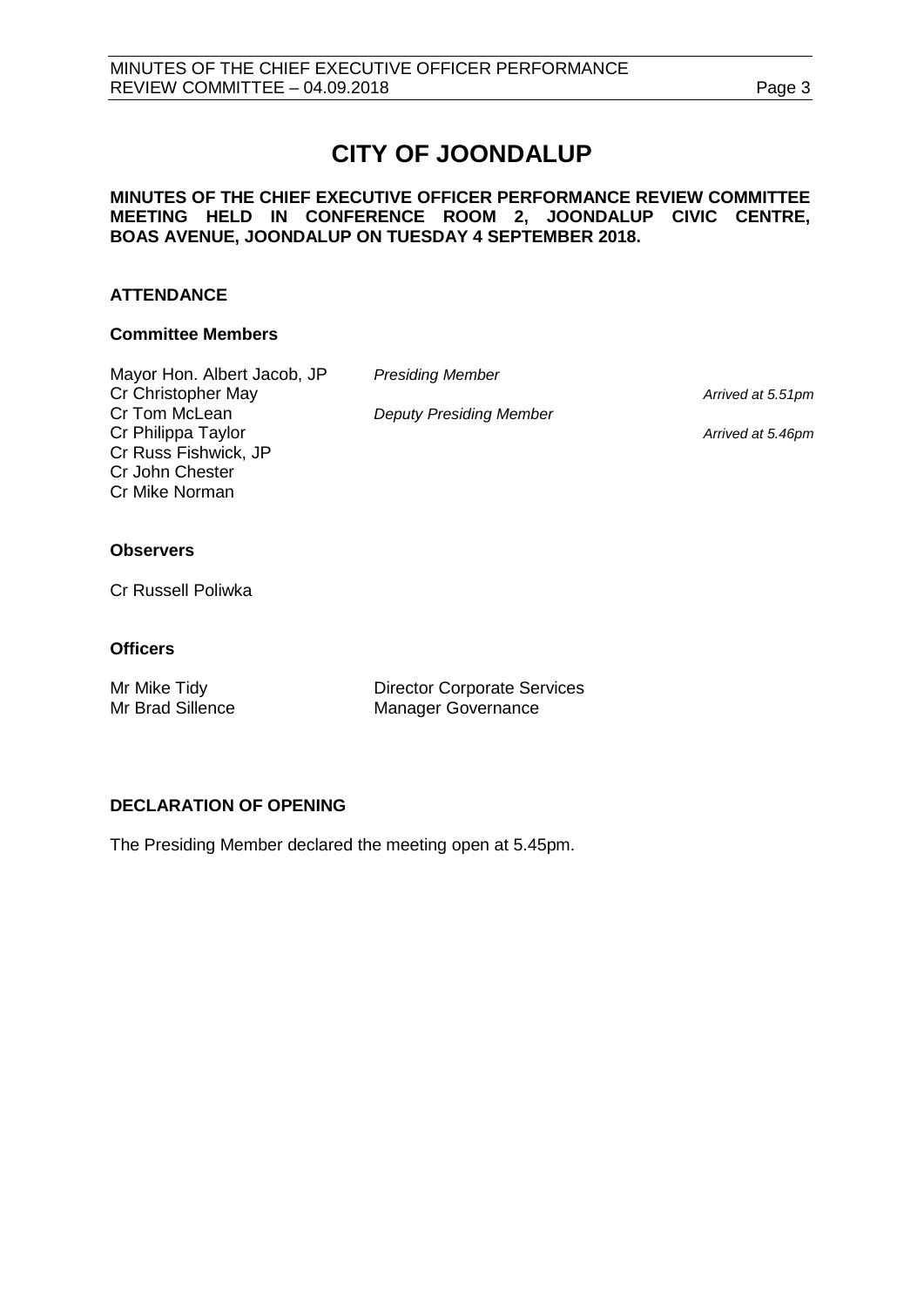# <span id="page-3-0"></span>**DECLARATIONS OF INTEREST**

#### **Disclosures of interest affecting impartiality**

Elected Members (in accordance with Regulation 11 of the *Local Government [Rules of Conduct] Regulations 2007)* and employees (in accordance with the Code of Conduct) are required to declare any interest that may affect their impartiality in considering a matter. This declaration does not restrict any right to participate in or be present during the decision-making process. The Elected Member/employee is also encouraged to disclose the nature of the interest.

| <b>Name/Position</b>      | Ms Dale Page, Acting Chief Executive Officer.                                                             |
|---------------------------|-----------------------------------------------------------------------------------------------------------|
| Item No./Subject          | Item 1 - Confidential - Chief Executive Officer Concluded Annual                                          |
|                           | Performance Review.                                                                                       |
| <b>Nature of interest</b> | Interest that may affect impartiality.                                                                    |
| <b>Extent of Interest</b> | Due to the nature of Ms Page's employment relationship with the                                           |
|                           | <b>Chief Executive Officer.</b>                                                                           |
|                           |                                                                                                           |
| <b>Name/Position</b>      | Mr Mike Tidy, Director Corporate Services.                                                                |
| Item No./Subject          | Item 1 - Confidential - Chief Executive Officer Concluded Annual                                          |
|                           | Performance Review.                                                                                       |
| <b>Nature of interest</b> | Interest that may affect impartiality.                                                                    |
| <b>Extent of Interest</b> | Due to the nature of Mr Tidy's employment relationship with the                                           |
|                           | <b>Chief Executive Officer.</b>                                                                           |
|                           |                                                                                                           |
| <b>Name/Position</b>      | Ms Dale Page, Acting Chief Executive Officer.                                                             |
| Item No./Subject          | Item 2 - Confidential - Annual Salary Review - Chief Executive                                            |
|                           | Officer.                                                                                                  |
| <b>Nature of interest</b> | Interest that may affect impartiality.                                                                    |
| <b>Extent of Interest</b> | Due to the nature of Ms Page's employment relationship with the                                           |
|                           | <b>Chief Executive Officer.</b>                                                                           |
|                           |                                                                                                           |
| <b>Name/Position</b>      | Mr Mike Tidy, Director Corporate Services.                                                                |
| <b>Item No./Subject</b>   | Item 2 - Confidential - Annual Salary Review - Chief Executive                                            |
|                           | Officer.                                                                                                  |
| <b>Nature of interest</b> |                                                                                                           |
|                           | Interest that may affect impartiality.<br>Due to the nature of Mr Tidy's employment relationship with the |

Chief Executive Officer.

## <span id="page-3-1"></span>**APOLOGIES/LEAVE OF ABSENCE**

## **Apologies:**

Nil.

## **Leave of Absence previously approved**

| Cr Sophie Dwyer        | 1 to 30 September 2018 inclusive;         |
|------------------------|-------------------------------------------|
| Cr John Logan          | 22 to 28 September 2018 inclusive;        |
| Mayor Albert Jacob, JP | 28 September to 5 October 2018 inclusive. |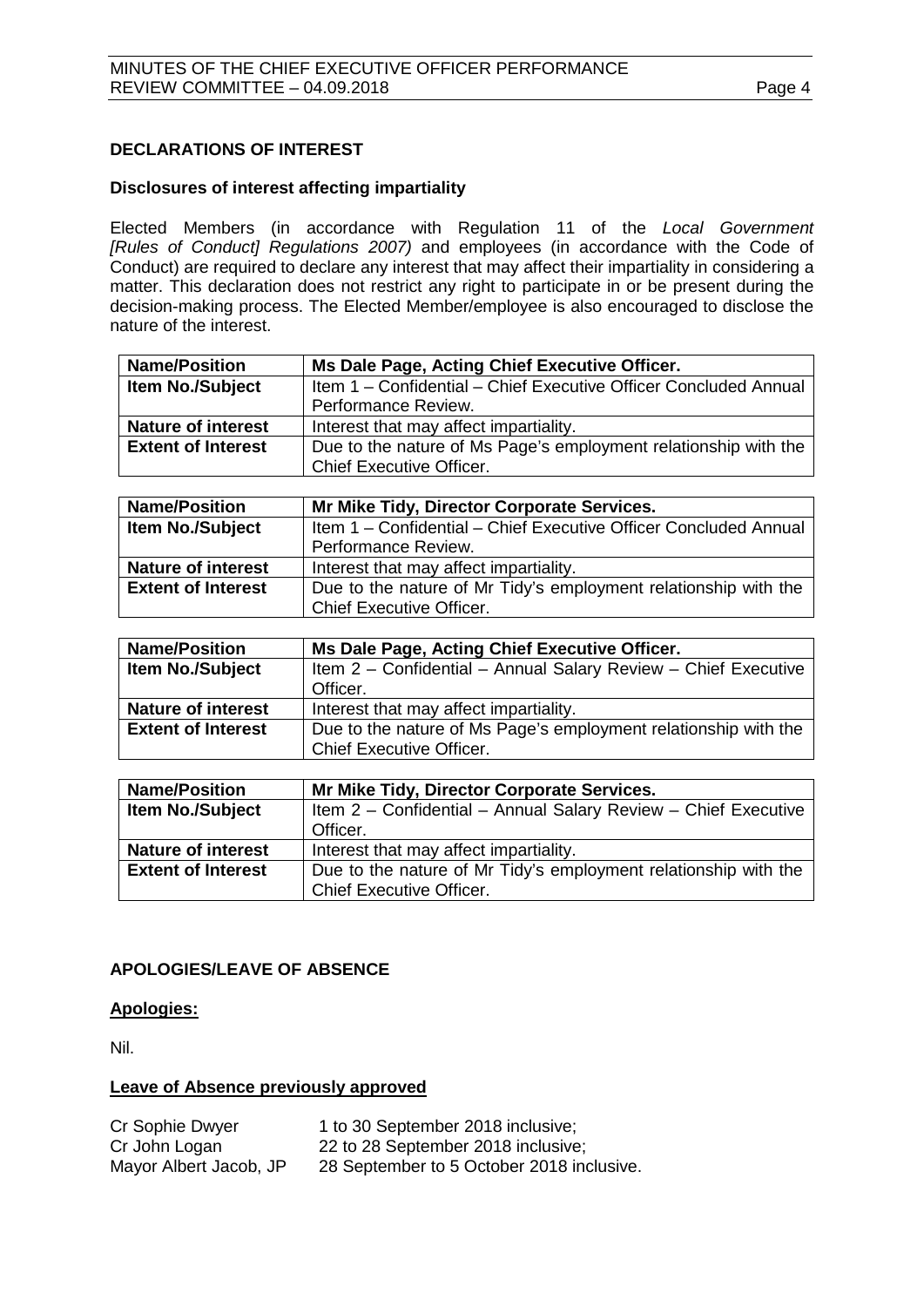# <span id="page-4-0"></span>**CONFIRMATION OF MINUTES**

MINUTES OF THE CHIEF EXECUTIVE OFFICER PERFORMANCE REVIEW COMMITTEE HELD ON 27 AUGUST 2018

**MOVED Cr Fishwick, SECONDED Cr McLean that the minutes of the meeting of the Chief Executive Officer Performance Review Committee held on 27 August 2018 be confirmed as a true and correct record.**

#### **The Motion was Put and CARRIED (5/0)**

**In favour of the Motion:** Mayor Jacob, Crs Chester, Fishwick, McLean and Norman.

## <span id="page-4-1"></span>**ANNOUNCEMENTS BY THE PRESIDING MEMBER WITHOUT DISCUSSION**

Nil.

## <span id="page-4-2"></span>**IDENTIFICATION OF MATTERS FOR WHICH THE MEETING MAY BE CLOSED TO THE PUBLIC**

In accordance with Clause 5.2 of the City's *Meeting Procedures Local Law 2013*, this meeting was not open to the public.

# <span id="page-4-3"></span>**PETITIONS AND DEPUTATIONS**

Nil.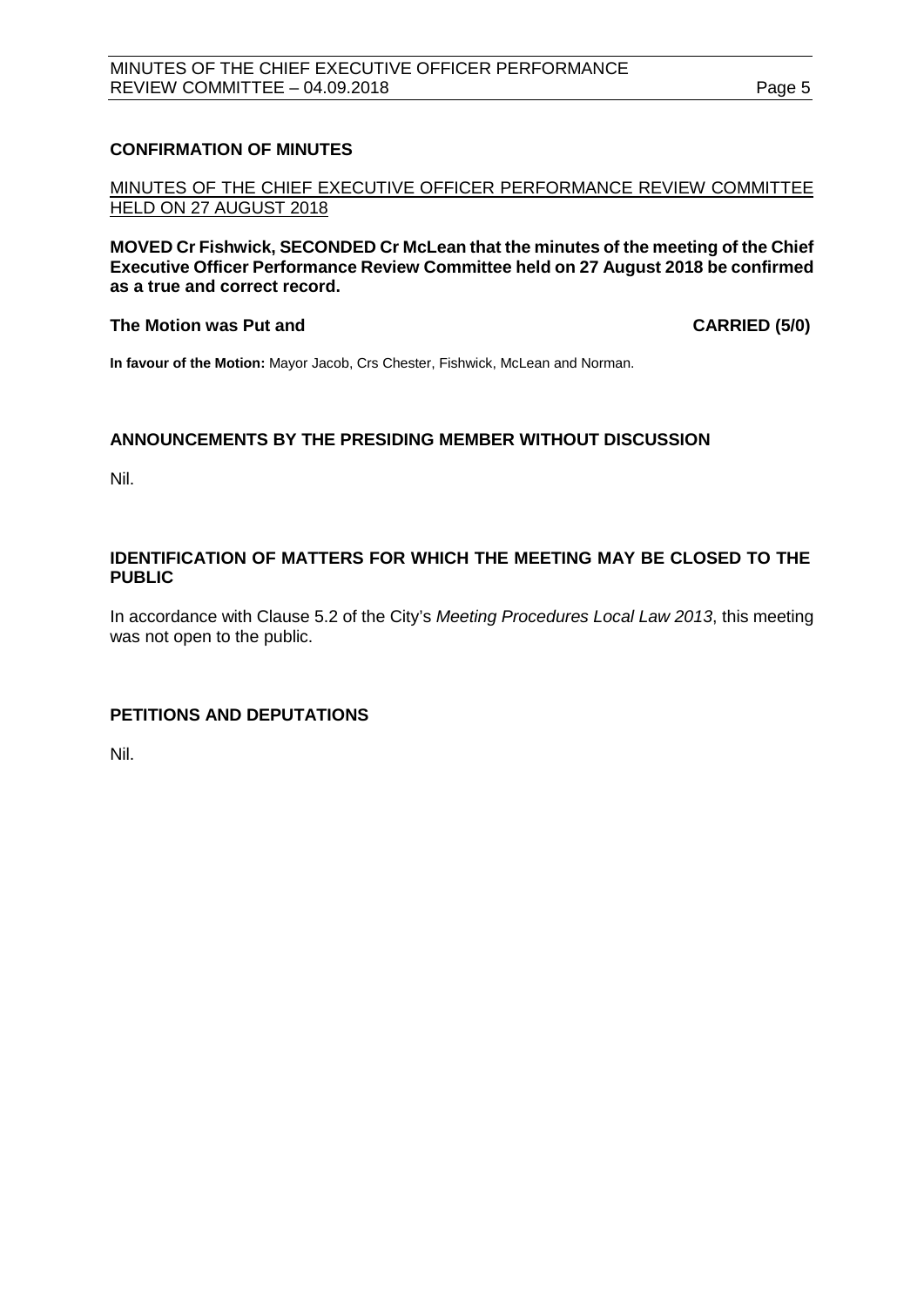# <span id="page-5-0"></span>**REPORTS**

#### **Disclosures of interest affecting impartiality**

| <b>Name/Position</b>      | Ms Dale Page, Acting Chief Executive Officer.                    |  |
|---------------------------|------------------------------------------------------------------|--|
| <b>Item No./Subject</b>   | Item 1 - Confidential - Chief Executive Officer Concluded Annual |  |
|                           | Performance Review.                                              |  |
| <b>Nature of interest</b> | Interest that may affect impartiality.                           |  |
| <b>Extent of Interest</b> | Due to the nature of Ms Page's employment relationship with the  |  |
|                           | <b>Chief Executive Officer.</b>                                  |  |

| <b>Name/Position</b>      | Mr Mike Tidy, Director Corporate Services.                       |  |  |
|---------------------------|------------------------------------------------------------------|--|--|
| <b>Item No./Subject</b>   | Item 1 - Confidential - Chief Executive Officer Concluded Annual |  |  |
|                           | Performance Review.                                              |  |  |
| <b>Nature of interest</b> | Interest that may affect impartiality.                           |  |  |
| <b>Extent of Interest</b> | Due to the nature of Mr Tidy's employment relationship with the  |  |  |
|                           | <b>Chief Executive Officer.</b>                                  |  |  |

# <span id="page-5-1"></span>**ITEM 1 CONFIDENTIAL – CHIEF EXECUTIVE OFFICER CONCLUDED ANNUAL PERFORMANCE REVIEW**

| WARD                                  | All                                                                                                                                                                                              |                                                                                                                                                                                                                |  |
|---------------------------------------|--------------------------------------------------------------------------------------------------------------------------------------------------------------------------------------------------|----------------------------------------------------------------------------------------------------------------------------------------------------------------------------------------------------------------|--|
| <b>RESPONSIBLE</b><br><b>DIRECTOR</b> | Mr Mike Tidy<br><b>Corporate Services</b>                                                                                                                                                        |                                                                                                                                                                                                                |  |
| <b>FILE NUMBER</b>                    | 74574                                                                                                                                                                                            |                                                                                                                                                                                                                |  |
| <b>ATTACHMENT</b>                     | Attachment 1<br><b>Attachment 2</b>                                                                                                                                                              | Chief Executive Officer KPI's for 2018-19,<br>(distributed under separate cover).<br>Chief Executive Officer Confidential<br>Concluded Annual Performance Review<br>Report (distributed under separate cover). |  |
|                                       | (Please Note:                                                                                                                                                                                    | Report and Attachments<br>The<br>are<br>confidential and will appear in the official<br>Minute Book only)                                                                                                      |  |
| <b>AUTHORITY / DISCRETION</b>         | Executive - The substantial direction setting and oversight<br>role of Council, such as adopting plans and reports,<br>accepting tenders, directing operations, setting and<br>amending budgets. |                                                                                                                                                                                                                |  |

This report is confidential in accordance with Section 5.23(2)(a) of the *Local Government Act 1995*, which permits the meeting to be closed to the public for business relating to the following:

*a matter affecting an employee or employees.*

A full report was provided to Elected Members under separate cover. The report is not for publication.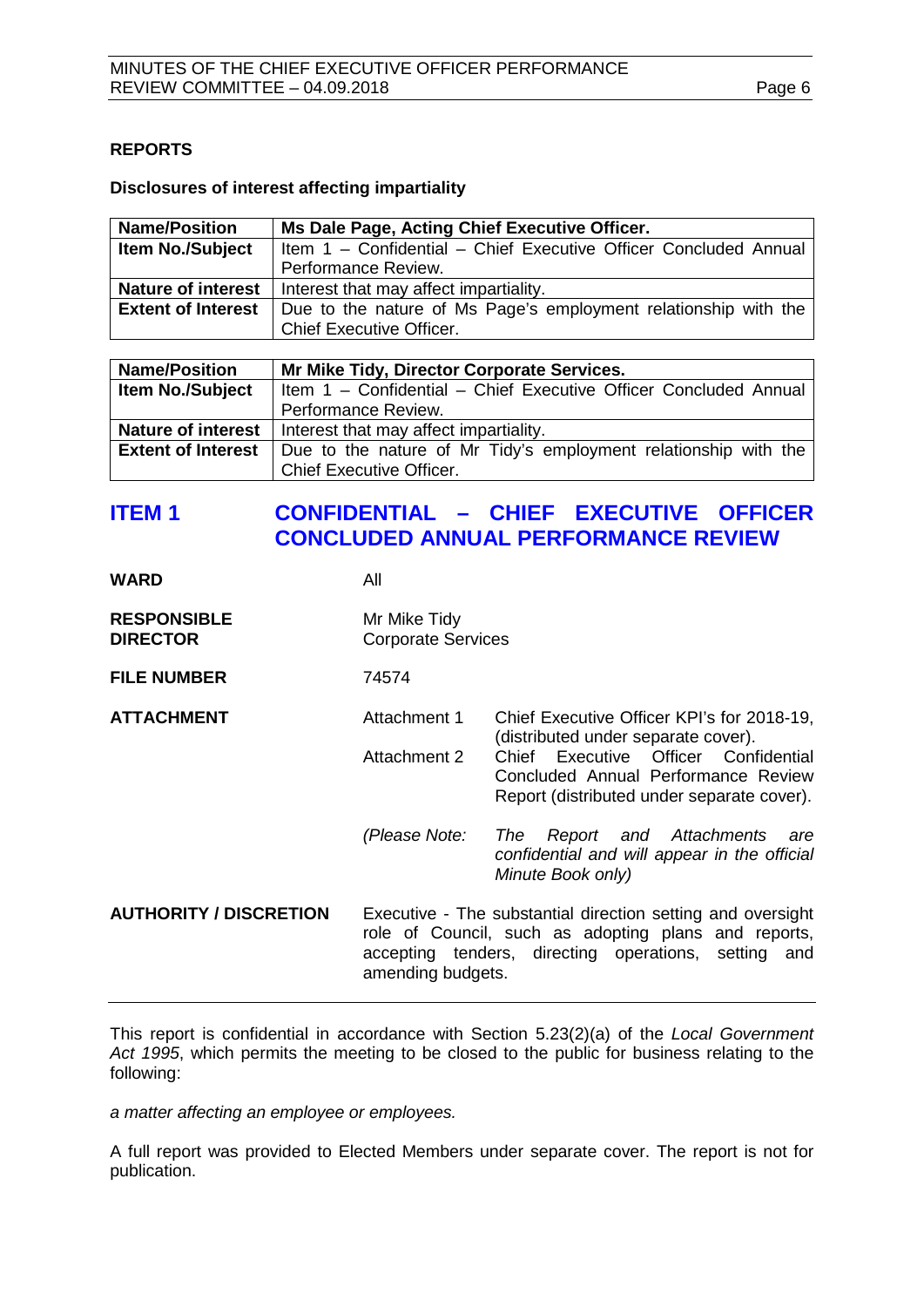*Cr Taylor entered the room at 5.46pm.*

*Cr May entered the room at 5.51pm.*

**MOVED Cr Fishwick, SECONDED Cr Chester that Council:**

- **1 ADOPTS the Chief Executive Officer Performance Review Committee's Confidential Concluded Annual Performance Review Report as in Attachment 2 to the Report and endorses the overall rating of "performing at an extremely high level";**
- **2 ADOPTS the Key Performance Indicators for the 2018-19 review period as detailed in Attachment 1 to the Report;**
- **3 OFFERS the Chief Executive Officer a new Contract of Employment as the Chief Executive Officer of the City of Joondalup, under the same terms and conditions as the current contract, for a term expiring on 31 July 2020, and should that be agreeable to the Chief Executive Officer, a further report be submitted to Council for its consideration to enter into a new Contract of Employment in accordance with the provisions of the** *Local Government Act 1995***.**

#### **The Motion was Put and CARRIED (7/0)**

**In favour of the Motion:** Mayor Jacob, Crs Chester, Fishwick, May, McLean, Norman and Taylor.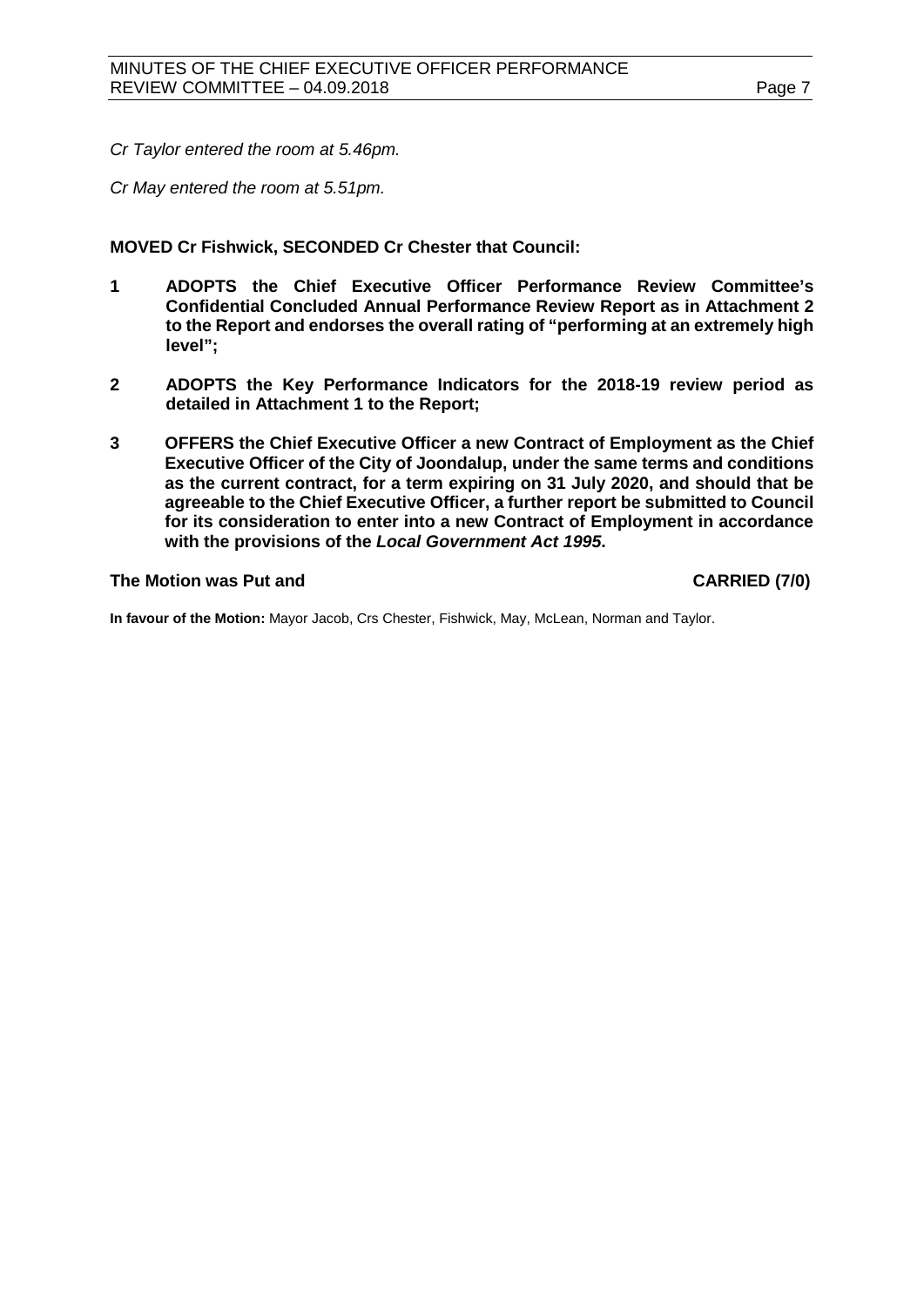#### **Disclosure of interest affecting impartiality**

| Ms Dale Page, Acting Chief Executive Officer.                                             |  |
|-------------------------------------------------------------------------------------------|--|
| <b>Item No./Subject</b><br>Item 2 - Confidential - Annual Salary Review - Chief Executive |  |
| Officer.                                                                                  |  |
| Interest that may affect impartiality.                                                    |  |
| Due to the nature of Ms Page's employment relationship with the                           |  |
| <b>Chief Executive Officer.</b>                                                           |  |
|                                                                                           |  |

| <b>Name/Position</b>                                                                         | Mr Mike Tidy, Director Corporate Services.                     |  |
|----------------------------------------------------------------------------------------------|----------------------------------------------------------------|--|
| <b>Item No./Subject</b>                                                                      | Item 2 - Confidential - Annual Salary Review - Chief Executive |  |
|                                                                                              | Officer.                                                       |  |
| <b>Nature of interest</b>                                                                    | Interest that may affect impartiality.                         |  |
| Due to the nature of Mr Tidy's employment relationship with the<br><b>Extent of Interest</b> |                                                                |  |
|                                                                                              | <b>Chief Executive Officer.</b>                                |  |

# <span id="page-7-0"></span>**ITEM 2 CONFIDENTIAL – ANNUAL SALARY REVIEW – CHIEF EXECUTIVE OFFICER**

| <b>RESPONSIBLE</b> | Mr Mike Tidy              |
|--------------------|---------------------------|
| <b>DIRECTOR</b>    | <b>Corporate Services</b> |

**FILE NUMBER** 74574

**WARD** All

**ATTACHMENT** Attachment 1 Confidential Report Annual Salary Review – Chief Executive Officer (distributed under separate cover).

- *(Please Note: The Report and Attachment is confidential and will appear in the official Minute Book only).*
- **AUTHORITY / DISCRETION** Executive The substantial direction setting and oversight role of Council, such as adopting plans and reports, accepting tenders, directing operations, setting and amending budgets.

This report is confidential in accordance with Section 5.23(2)(a) of the *Local Government Act 1995*, which permits the meeting to be closed to the public for business relating to the following:

*a matter affecting an employee or employees.*

A full report was provided to Elected Members under separate cover. The report is not for publication.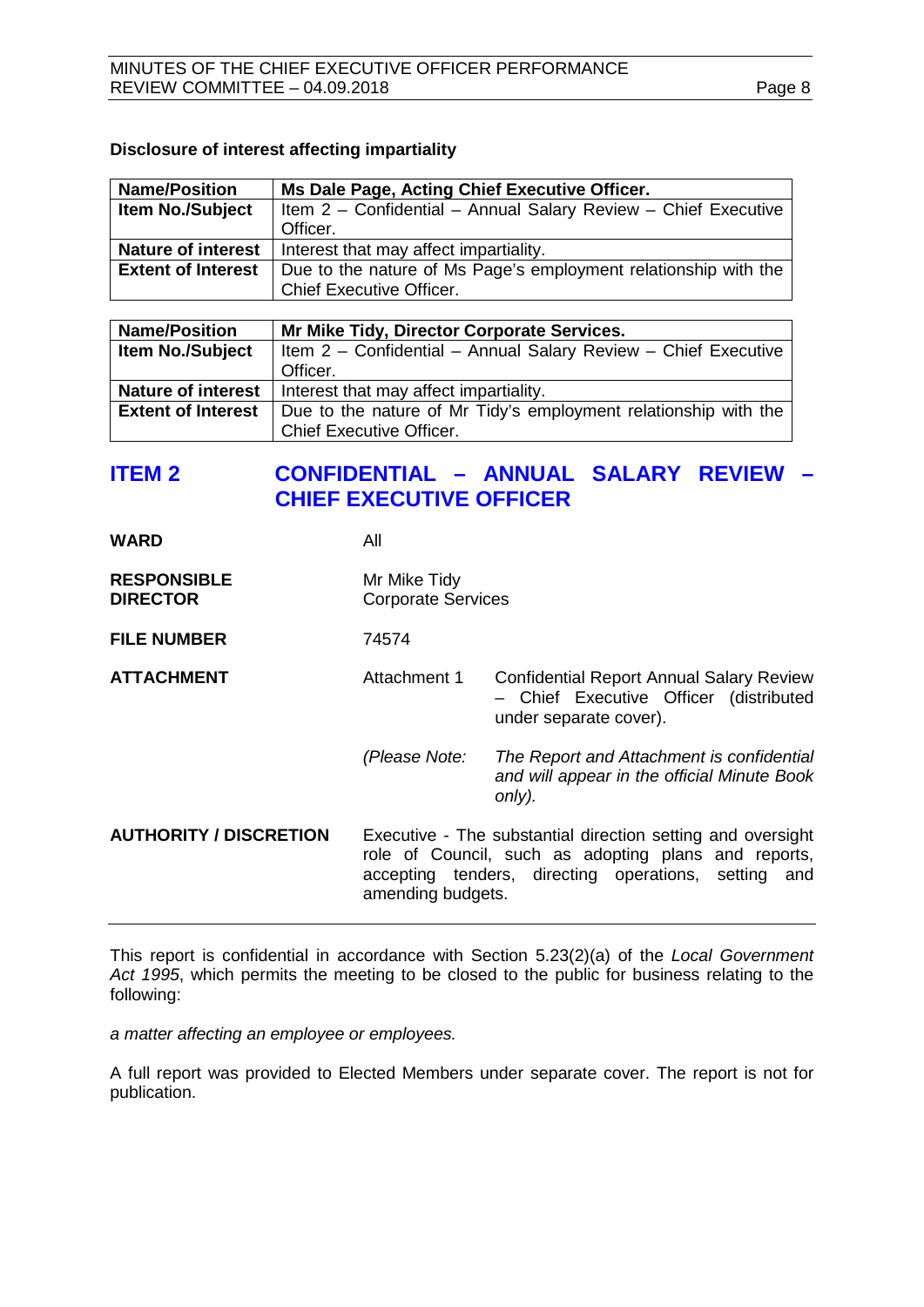#### **OFFICER'S RECOMMENDATION**

That giving consideration to the Confidential Report – Annual Salary Review – Chief Executive Officer as at Attachment 1 to the Report, Council:

- 1 ACKNOWLEDGES that the Salaries and Allowances Tribunal has determined that it will not increase the maximum salary levels in the various bands for Chief Executive Officers;
- 2 ADOPTS the Chief Executive Officer's total reward package for the 2018 annual salary review …………...(to be determined by the Committee).

**MOVED Mayor Jacob, SECONDED Cr McLean that giving consideration to the Confidential Report – Annual Salary Review – Chief Executive Officer as at Attachment 1 to the Report, Council:**

- **1 ACKNOWLEDGES that the Salaries and Allowances Tribunal has determined that it will not increase the maximum salary levels in the various bands for Chief Executive Officers;**
- **2 taking cognisance of the economic climate and the Salaries and Allowances Tribunal determination in part 1 above, ADOPTS the Chief Executive Officer's total reward package for the 2018 annual salary review remaining at \$375,774.**

#### **The Motion was Put and CARRIED (7/0)**

**In favour of the Motion:** Mayor Jacob, Crs Chester, Fishwick, May, McLean, Norman and Taylor.